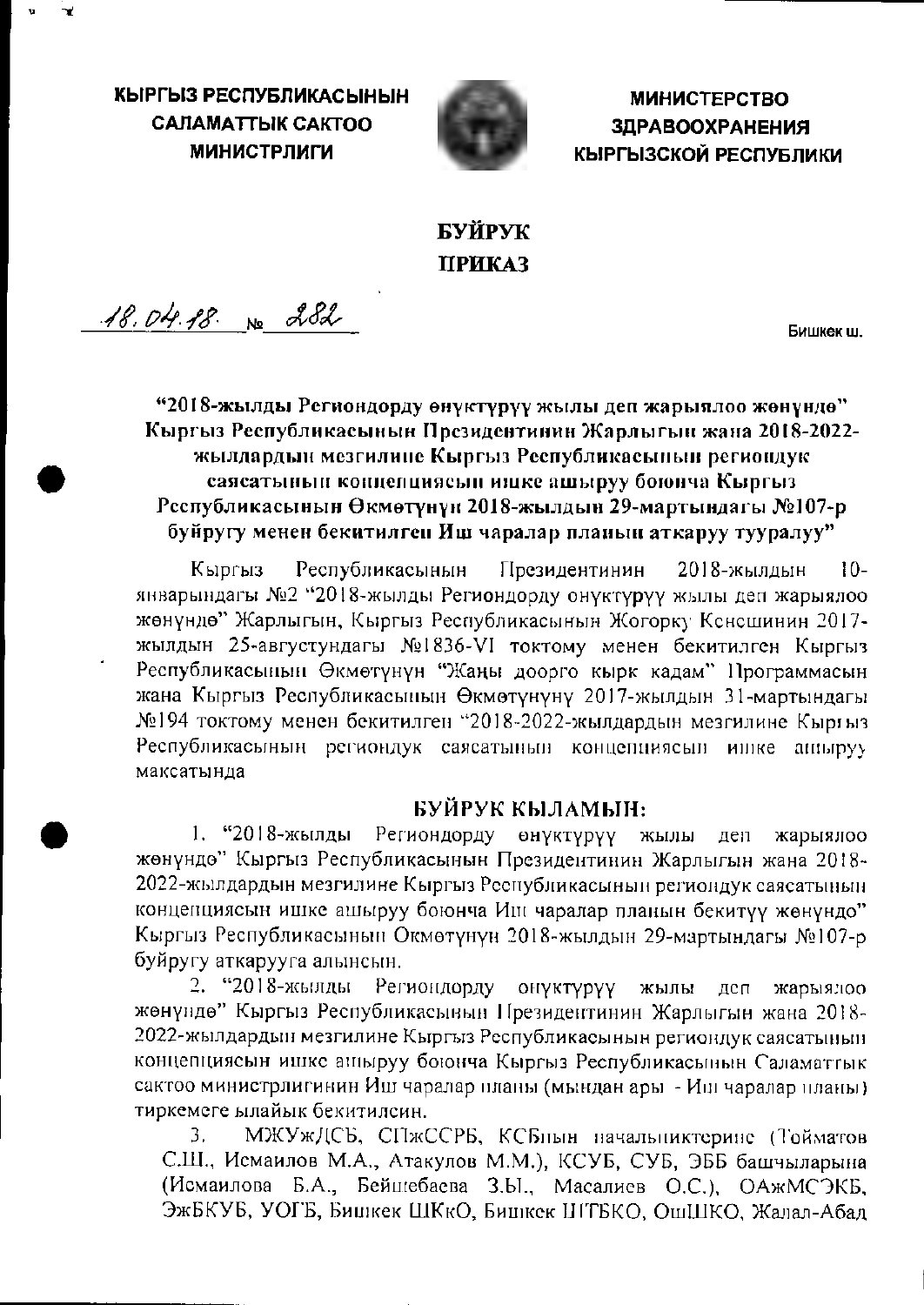ОБОнун директорлоруна (Исаков Т.Б., Узакбаев К.А., Тилеков Э.А., Айдыралиев К.Р., Омурбеков Т.О., Абдрахманов Ш.Т., Карабаев Ж.К.):

3.1. Иш- аракеттер планы жетекчиликке алынсын жана аткарылсын;

3.2. белгиленген мөөнөт ичинде Иш-аракеттердин планын аткаруу боюнча конкреттүү чаралар кабыл алынсын жана квартал сайын отчеттүк мезгилден кийинки айдын 5инен кечиктирилбестен анын аткарылуусунун жүрүшү тууралуу маалымат КР ССМ СПжССРБга берилсин.

4. СПжССРБ начальниги (Исмаилов М.А.) квартал сайын отчеттук мезгилден кийинки айдын 10-числосуна карата "2018-жылды Региондорду өнүктүрүү жылы деп жарыялоо жөнүндө" Кыргыз Республикасынын Президентинин Жарлыгын жана 2018-2022-жылдардын мезгилине Кыргыз Республикасынын региондук саясатынын концепциясын ишке ашыруу боюнча  $M_{\rm HI}$ чаралар планын жонүндө аткаруу жалпылацтырылган Республикасынын Экономика маалыматты Кыргыз министрлигине тапшырсын.

5. Иш-аракеттердин планынын сапаттуу жана өз учурунда аткарылышы үчүн министрдин жетектөөчү орун басарларына жекече жоопкерчилик жүктөлсүн.

6. Бул буйруктун аткарылышын контролдоону өзүмдө калтырам.

#### «Об исполнении Плана мероприятий по реализации Указа Президента Кыргызской Республики «Об объявлении 2018 года Годом развития регионов" и Концепции региональной политики Кыргызской Республики на период 2018-2022 годов, утвержденный распоряжением Правительства Кыргызской Республики от 29 марта 2018 года №107-р»

В целях реализации Указа Президента Кыргызской Республики «Об объявлении 2018 года Годом развития регионов" от 10 января 2018 года №2, Программы Правительства Кыргызской Республики "Жаны доорго кырк кадам", утвержденной постановлением Жогорку Кенеша Кыргызской Республики от 25 августа 2017 года №1836-VI и Концепции региональной политики Кыргызской Республики на период 2018-2022 годов, утвержденной постановлением Правительства Кыргызской Республики от 31 марта 2017 года No194

#### ПРИКАЗЫВАЮ:

7. Принять к исполнению распоряжение Правительства Кыргызской Республики от 29 марта 2018 года №107-р «Об утверждении Нлана мероприятий по реализации Указа Президента Кыргызской Республики «Об объявлении 2018 года Годом развития регионов" и Концепции региональной политики Кыргызской Республики на период 2018-2022 годов".

Министерства здравоохранения мероприятий 8. Утвердить План Кыргызской Республики по реализации Указа Президента Кыргызской Республики «Об объявлении 2018 года Годом развития регионов" и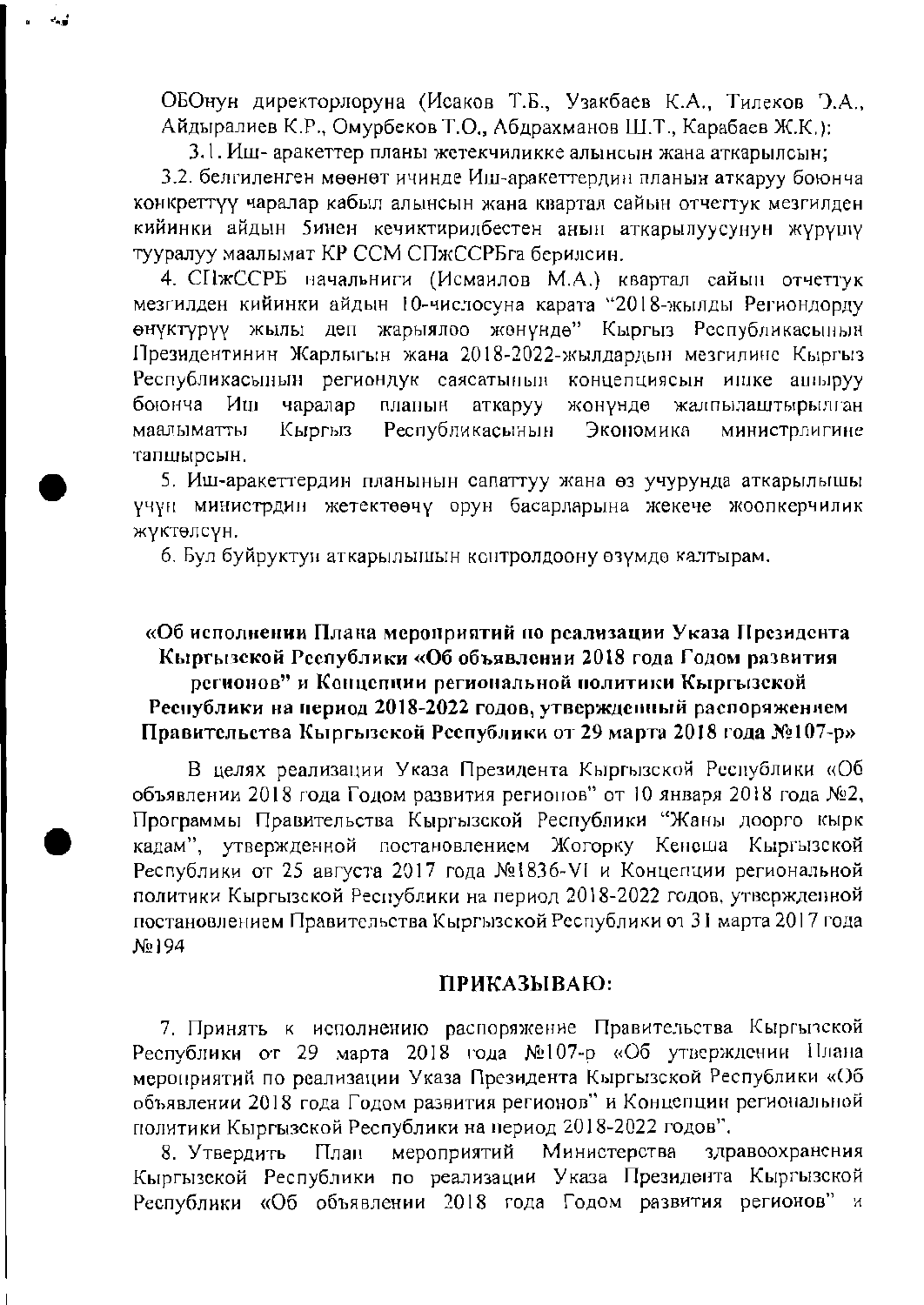Концепции региональной политики Кыргызской Республики на период 2018-2022 годов (далее - План мероприятий) согласно приложению.

9. Начальникам УОМПиЛП, УСПиРПЗ, УФП (Тойматов С.Ш., Исмаилов М.А., Атакулов М.М.), заведующим ООЗ, отделом организации закупок, ОМС (Исмаилова Б.А., Бейшебаева З.Ы., Масалиев О.С.), директорам ДПЗиГСЭН, НЦОМиД, ПЦОиГ, ГПБ г.Бишкек, ГДКБСМП, ГКБ г.Ош, Джалал-Абадской ООБ (Исаков Т.Б., Узакбаев К.А., Тилеков Э.А., Айдыралиев К.Р., Омурбеков Т.О., Абдрахманов Ш.Т., Карабаев Ж.К.):

9.1. принять к руководству и исполнению План мероприятий;

9.2. принять конкретные меры по исполнению Плана мероприятий в установленные сроки и ежеквартально не позднее 5 числа месяца, следующего за отчетным периодом, представлять для обобщения информацию о выполнении Плана действий в УСПиРПЗ МЗ КР.

 $10.$ Начальнику УСПиРПЗ (Исмаилов М.А.) ежеквартально к 10 числу предетавлять обобщенную информацию о выполнении Плана мероприятий по реализации Указа Президента Кыргызской Республики «Об объявлении 2018 года Годом развития регионов" и Концепции региональной политики Кыргызской Республики на период 2018-2022 годов в Министерство экономики Кыргызской Республики.

11. Установить персональную ответственность курирующих заместителей министра за качественное и своевременное выполнение Плана действий.

12. Контроль за исполнением настоящего приказа оставляю за собой.

Министр

 $\sim$   $\sim$   $\sim$   $\sim$ 

 $1/14$ 

Т.А. Батыралиев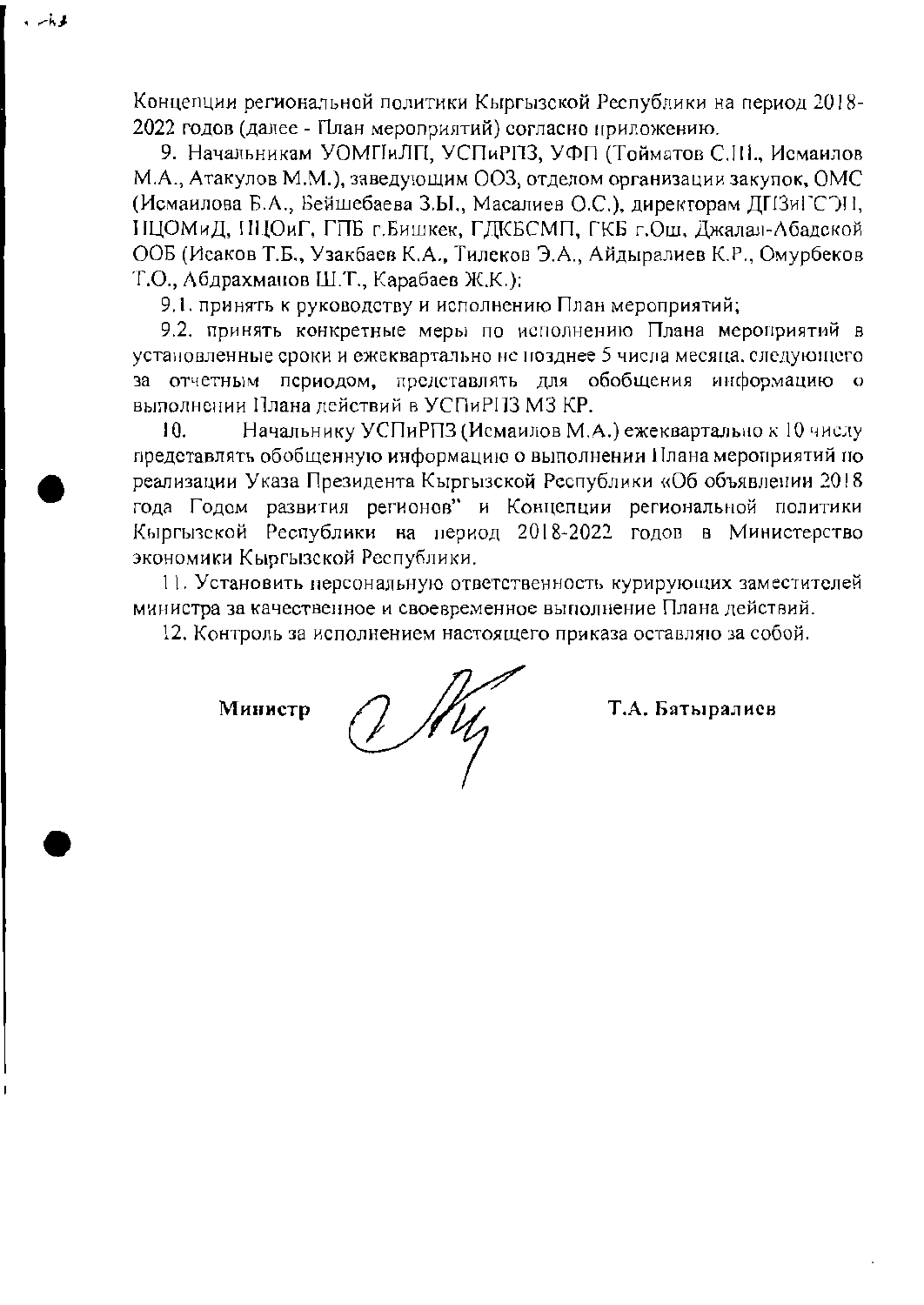Приложение

# План мероприятий Министерства здравоохранения Кыргызской Республики по реализации Указа Президента Кыргызской Республики «Об объявлении 2018 года Годом развития регионов»<br>и Концепции региональной политики Кыргызской Республики на период 2018-2022 годов

|        | <sup>3</sup> Задачи / мерБі                                                                                                                                                                                     | Индикатор (Ожидаемый результат<br>22 X X X<br><b>THE REAL</b>                                                                                                                                                                                             | $C$ рок*<br>реализации   | Ответственные.<br><b>Аленолнители</b>                                                                                         | Источник 7.<br>финансирования                                                       |
|--------|-----------------------------------------------------------------------------------------------------------------------------------------------------------------------------------------------------------------|-----------------------------------------------------------------------------------------------------------------------------------------------------------------------------------------------------------------------------------------------------------|--------------------------|-------------------------------------------------------------------------------------------------------------------------------|-------------------------------------------------------------------------------------|
| 12.    | Совершенствование<br>системы<br>государственного<br>и<br>общественного<br>контроля<br>соблюдением<br>надзора<br>за<br>категорий<br>нормативов<br><b>BCCX</b><br>стандартов                                      | Отчет о фактическом состоянии<br>показателей<br>В<br>сопоставлении с установленными нормативами в<br>НТД (ГОСТ, СНиП, СанПиН, ТУ и др.)                                                                                                                   | Ежемесячно               | ГИЭТБ,<br>M3<br>ДПЗиГСОН,<br>ГИВФБ.                                                                                           | В пределах средств,<br>предусмотренных в<br>республиканском и<br>местных бюджетах   |
| 159.   | Создание<br>организаций<br>(центр/убсжища)<br>по оказанию<br>помощи лицам, нострадавшим от<br>семейного насилия в 20 пилотных<br>городах и населенных пунктах                                                   | Оказана необходимая помощь лицам, пострадавшим<br>от семейного насилия. Количество созданных и<br>поддержанных организаций (кризисные центры,<br>убежища), в том числе в рамках государственного<br>социального заказа (по факту)                         | 2018-2022                | MTCP.<br>M3<br><b>YOMHHJIII.</b><br>МВД.<br>MOH.<br>i MFA.                                                                    | В пределах средств,<br>предусмотренных в<br>республиканском и<br>местных бюджетах   |
| 164.   | Разработка<br>Мастер-плана<br>по<br>оптимизации медицинских услуг<br>принципах испрерывности<br>на<br>многопрофильной<br>ухода<br>и<br>медико-санитарной<br>помощи,<br>основанных на «точках роста»<br>регионов | Изменена<br>система<br>организациями<br>управления<br>здравоохранения.<br>улучшение<br>нацеленная<br>на<br>доступности<br>населения<br>качественным<br>к<br>медицинским услугам и эффективное использование<br>ресурсов                                   | 3-й квартал<br>2019 года | МЗ-УСПиРПЗ                                                                                                                    | Донорские<br>средства/SWAp                                                          |
| 165.   | необходимых<br>Формирование<br>условий для<br>полного охвата<br>обслуживанием<br>медицинским<br>населения в регионах                                                                                            | Утвержден перечень организаций здравоохрансния с<br>учетом фактической потребности в регионах                                                                                                                                                             | 2-й квартал<br>2018 года | M <sub>3</sub><br>УОМПиЛП.<br>ФОМС<br>(по<br>согласованию),<br><b><i>I'AAC</i></b> KKX,<br><b>HIKP</b><br>B<br>областях, ОМСУ | В пределах средств.<br>иредусмотренных в<br>республиканском и<br>местных бюджетах   |
| , 166. | Формирование<br>медицинской<br>том числе реализация задачи<br>реконструкции и переоснащения                                                                                                                     | Начато<br>строительство<br>$\mathbf{H}$<br>реконструкция<br>инфраструктуры в регионах, в существующих и новых объектов здравоохранения в<br>соответствии с утверждаемым ежегодно перечнем<br>объектов<br>капитального<br>строительства<br>здравоохранения | 2018-2022                | M3<br>УФН, МФ,<br><b><i>'IAACЖКХ</i></b>                                                                                      | В пределах средств.<br>предусмотренных в<br>республиканском и<br>местных бюджетах - |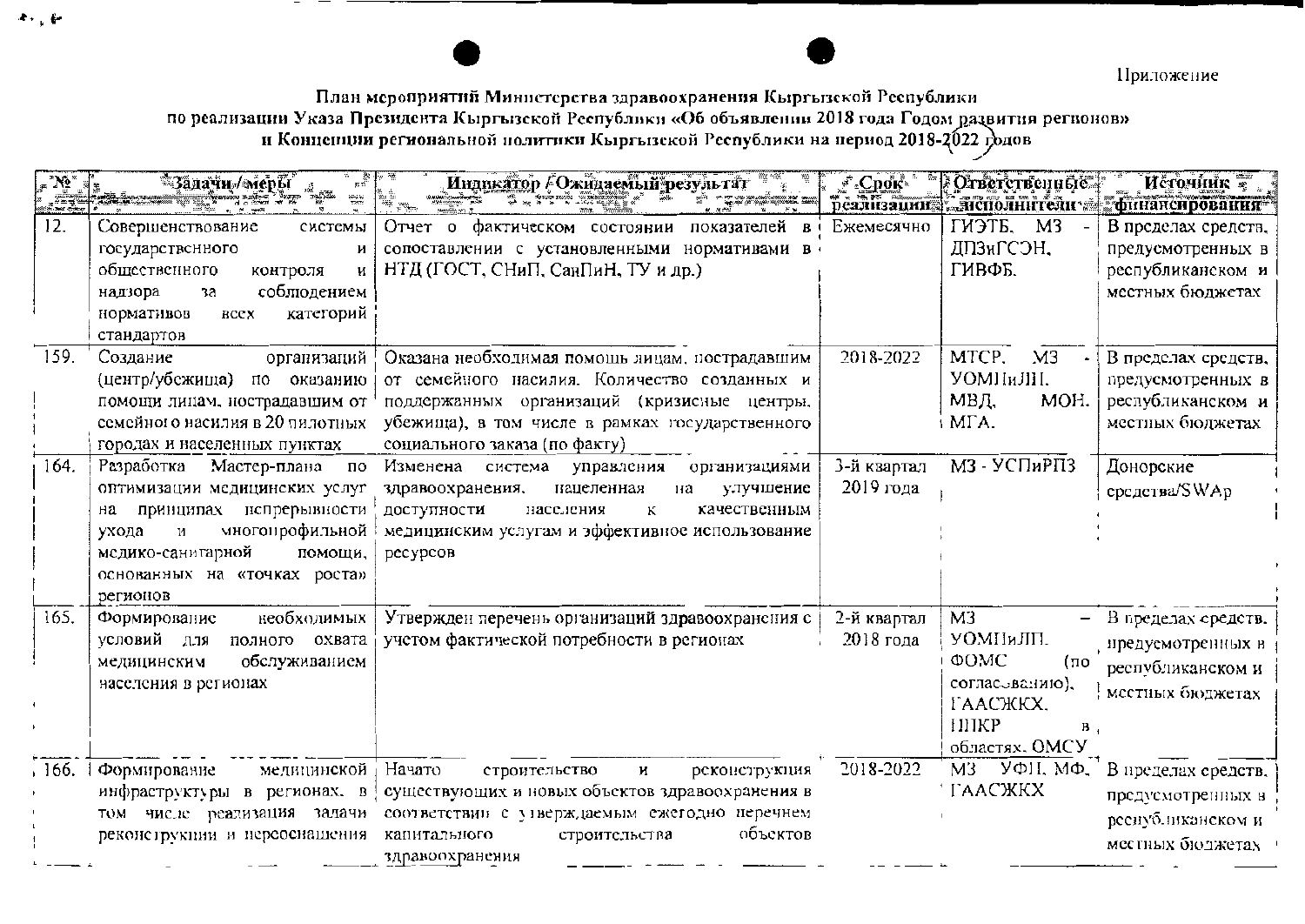|                    | всех областных и объединенных<br>больниц к 2024 году                                                                                        |                                                                                                                                                                                                                                                                                                     |                          |                                                                                        |                                                   |
|--------------------|---------------------------------------------------------------------------------------------------------------------------------------------|-----------------------------------------------------------------------------------------------------------------------------------------------------------------------------------------------------------------------------------------------------------------------------------------------------|--------------------------|----------------------------------------------------------------------------------------|---------------------------------------------------|
| 167.               | организаций<br>Оснащение<br>здравоохранения, оказывающих<br>акушерскую<br>неотложную<br>помощь<br>неонатальную<br>медицинским оборудованием | здравоохрансния<br>10 <sub>1</sub><br>организаций<br>Оснащено<br>медицинским оборудованием:<br>и ! - 7 областных родильных домов (г.Ош. г. Каракол.<br>г. Нарын, г. Токмок. г. Талас, г. Баткен,<br>г. Джалал-Абад)<br>- 2 городских родильных дома (г. Бишкек, г. Ош);<br>- 1 перинатальный центр. | 4-й квартал<br>2018 года | M <sub>3</sub><br>УОМПиЛП,<br>Отдел<br>организации<br>закунок, УФП                     | Донорские<br>средства/SWAp                        |
| 168.               | набором<br>базовым<br>Оснашение<br>оборудования<br>для<br>неотложной<br>помощи детям                                                        | Обеспечены базовым набором оборудования<br>оказания ! - 7 областных ЦСМ (г.Ош. г. Каракол, г. Талас,<br>догоспитальной г. Токмок. г. Нарын. г. Баткен, г. Джалал-Абад);<br>- 2 городских родильных дома (г. Бишкек, г. Ош) и<br>отдалённые районные ЦСМ.                                            | 4-й квартал<br>2018 года | M <sub>3</sub><br>УОМПиЛН,<br>Отдел<br>организации<br>закупок, УФН                     | Донорские<br>средства/SWAp                        |
| 169.               | строительства<br>Завершение<br>больницы «Бишкекская больница<br>кыргызско-туренкой дружбы»                                                  | Введение больницы в эксплуатацию                                                                                                                                                                                                                                                                    | 2-й квартал<br>2018 года | Мэрия г. Бишкек,<br>МЗ – Отдел<br>международного<br>сотрудничества                     | Грантовые средства<br>ТИКА                        |
| $\frac{1}{2}$ 170. | Строительство нового здания<br>городской больницы в г.Ош                                                                                    | Введение больницы в эксплуатацию                                                                                                                                                                                                                                                                    | 4-й квартал<br>2018 года | $TAACKKX.$ M3<br>Отдел<br>международного<br>сотрудничества.<br>ГКБ г.Ош                | Грантовые средства<br>KHP                         |
| 171.               | Строительство<br>противотуберкулезной больницы<br>на 140 коек в г. Бишкек                                                                   | Введение больницы в эксплуатацию                                                                                                                                                                                                                                                                    | 4-й квартал<br>2023 года | Мэрия г.Бишкек.<br><b>TAAC KKX</b> , M3<br>УОМНиЛП,<br>ГПБ<br>г.Бишкек,<br>ΜФ          | Средства<br>Немецкого банка<br>развития KfW       |
| 172.               | оснащение<br>Строительство<br>и<br>отделение экстренной<br>помощи<br>областной<br>Джалал-Абадской<br>больницы                               | Введение больницы в эксплуатацию                                                                                                                                                                                                                                                                    | 3-й квартал<br>2019 года | M <sub>3</sub><br><b>YOMHHJIII,</b><br>yфH.<br>Джалал-<br>Абадская ООБ.<br>ΓΛΛΟЖΚΧ, ΜΦ | Средства<br>Немецкого банка<br>развития KfW       |
| 173.               | Перинатального<br>Строительство<br>центра в г. Бишкек и оснащение<br>оборудованием и необходимым<br>инвентарём                              | Введение больницы в эксплуатацию                                                                                                                                                                                                                                                                    | 4-й квартал<br>2020 года | $\frac{1}{2}$ M3<br>• УОМНЯШ,<br>УФII.<br>организации                                  | Средства<br>Немецкого банка<br>Отдел развития KIW |

 $\mathcal{X}=\infty$